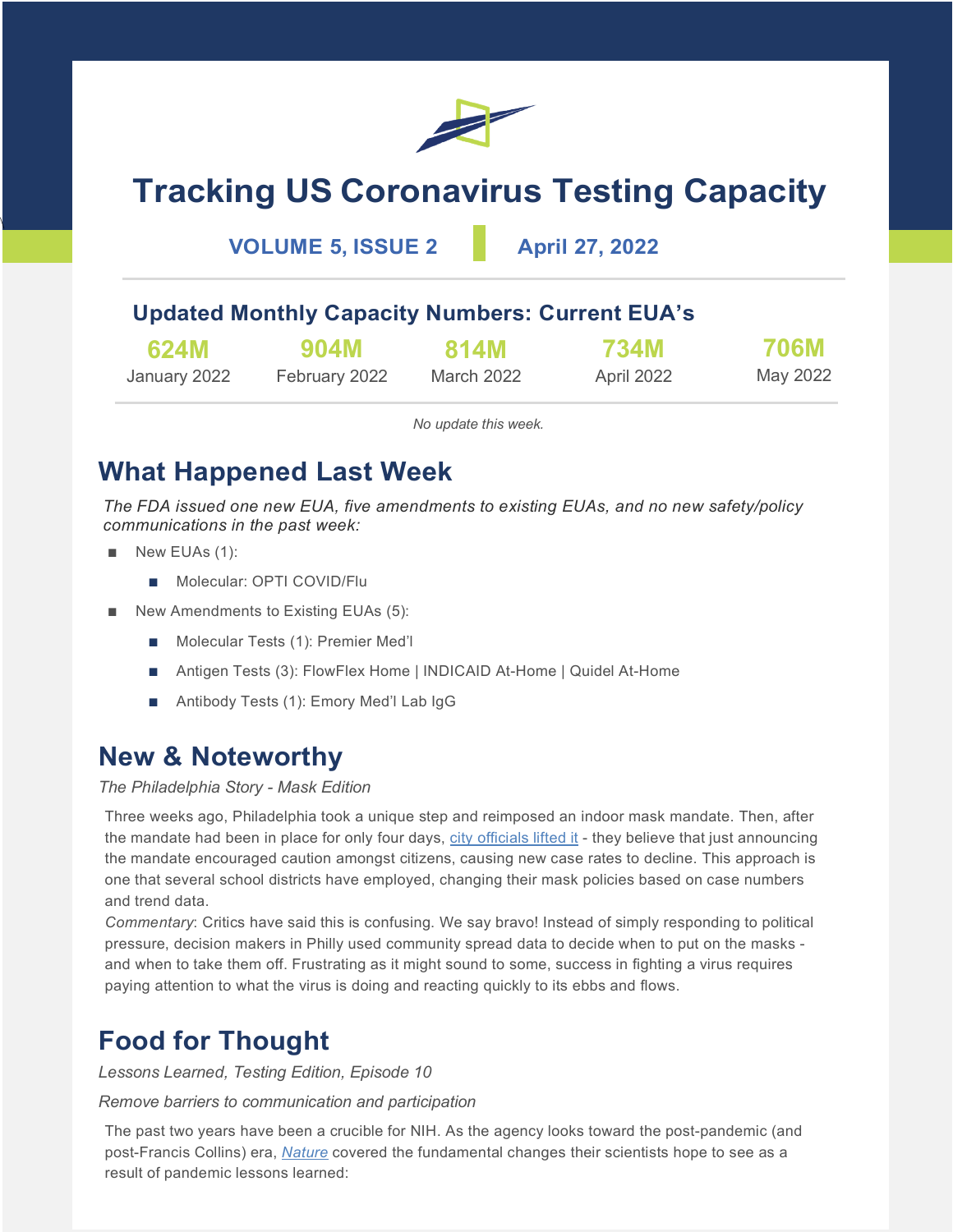- Reduce bureaucracy so that innovation can come at a faster pace
- Remove funding inequities based on a researcher's institution, career stage, race, or research area
- Implement strategies from social and behavioral science to more effectively address issues such as vaccine hesitancy
- Break out of the "insular ivory tower" by looking outside the agency for insights

Bottom line: Cast a wider net for ideas, and make sure everyone can participate.

*Commentary*: It's hard to argue against these goals (although we know some will), but the question is whether the agency has both the guts to tackle them and a plan to implement - not to mention the commitment to follow through.

#### *Innovative and important "Test to Treat" program is underachieving*

Two pieces this week [\(The New York Times](https://www.nytimes.com/2022/04/22/opinion/covid-pandemic-drugs-treatment.html) and [The Financial Times\)](https://www.ft.com/content/07d62479-1026-4979-9a65-3beb59290948) describe the way-too-slow uptake of the Biden administration's Test to Treat program - a great idea handicapped by a lack of detailed implementation planning. The concept: if you get COVID symptoms, you pop over to a participating pharmacy and get tested there and, if you test positive, you receive treatment (the oral antiviral Paxlovid) all in one efficient visit. However, the structure of the US health care system has made the reality quite different.

To be most effective, Paxlovid must be started within five days (best <3 days) from symptom onset, which means you have to act fast - while you're sick and not at your best. But as these articles note, many places in the US have no Test to Treat pharmacies, and even those that do may not have the drug in stock. The end result is that getting tested, proving you are positive, getting access to someone who can prescribe the medication, proving you meet the currently narrow criteria for the drug, and finding a pharmacy that carries it often becomes - as it so often does in the US - a health-care gauntlet in which only the most resourceful succeed. This leaves too many to suffer (especially the uninsured, for whom HRSA is no longer paying for testing) and half of government supplied Paxlovid sitting on the shelf unused.

*Commentary*: It should not be so hard to have an effective public health system that stands ready to take on the challenges of mass testing, mass vaccination, mass treatment when these are essential. Let's use the current relative lull to establish realistic plans that enable President Biden's vision of a true one-stop Test to Treat program. (The administration just announced an additional [push](https://www.statnews.com/2022/04/26/biden-white-house-starts-big-paxlovid-push/) for the current program - we hope it helps.) With 90% reduction of the likelihood of hospitalization - funding it is the proverbial no-brainer. It saves money, avoids hospitalizations, and fuels the economy with reduction of sick days.

#### *K-12 Roundup*

Schools have returned from spring break and have one clear focus: getting through the rest of the school year. Going forward, we see three priorities in play:

- #1 Air quality and improved ventilation. The Biden administration has prioritized this and has made \$ available.
- #2 Mental health. Schools are using ESSER \$ to increase individual and group services to proactively manage burnout and mental health issues for all constituencies - especially kids.
- #3 Testing. Schools are slowing or eliminating COVID testing in schools. As an alternative, schools are beginning to implement a Test At Home via Backpack plan, in which schools make free OTC tests kits available to kids and / or parents.

#### *The Good News is…*

#### *We can't vax the littles yet, but at least we can treat them*

Many parents and grandparents are hoping for Christmas in June - in the form of a COVID vaccine for kids under age 5. While we hope one will be available soon, we now at least have the next-best thing: A COVID treatment for children ages 28 days and up. The antiviral injection (Veklury, aka remdesivir) is FDA-approved for kiddos weighing 3 kg or more who are either hospitalized or at high risk of poor outcomes. Here's hoping very few will need it.